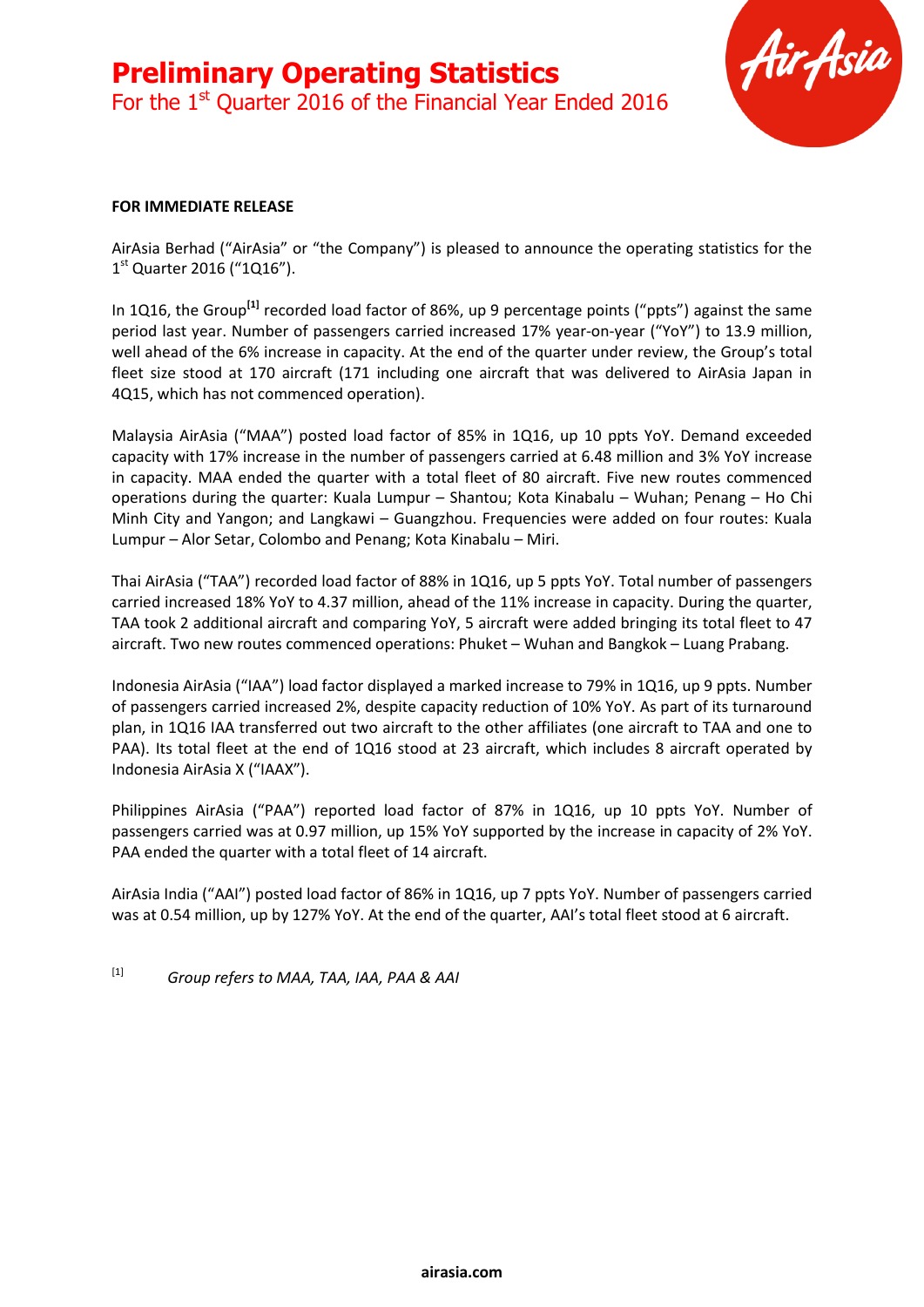For the 1<sup>st</sup> Quarter 2016 of the Financial Year Ended 2016



## **Group**

## **1 st Quarter 2016 Operating Statistics**

| <b>Group</b>                            | <b>JAN - MAR 2016</b> |            |         |
|-----------------------------------------|-----------------------|------------|---------|
| (MAA, TAA, IAA, PAA, AAI)               | 2016                  | 2015       | Change  |
| Passenger Carried <sup>1</sup>          | 13,940,659            | 11,878,498 | 17%     |
| Capacity <sup>2</sup>                   | 16,287,828            | 15,436,800 | 6%      |
| Load Factor $(\%)^3$                    | 86                    | 77         | +9 ppts |
| ASK $(mil)^4$                           | 19,787                | 17,625     | 12%     |
| RPK $(mil)^5$                           | 16,770                | 13,549     | 24%     |
| Number of stages <sup>6</sup>           | 90,396                | 85,760     | 5%      |
| Average stage length (km)               | 1,177                 | 1,059      | 11%     |
| Size of fleet at month end <sup>7</sup> | $170^{(i)}$           | 171        | $-1$    |

*Note: (i) The total fleet number includes:*

*- Eight (8) A320 aircraft operated by IAAX.*

*The total fleet number excludes:*

- *- One (1) A320 aircraft delivered to AirAsia Japan in 4Q15. AirAsia Japan has not commenced operations.*
- *- Two (2) A320 aircraft novated from MAA to Asia Aviation Capital ("AAC") and subsequently leased to a third party airline*

## **Malaysia**

## **1 st Quarter 2016 Operating Statistics**

|                                         | <b>JAN - MAR 2016</b> |           |               |  |
|-----------------------------------------|-----------------------|-----------|---------------|--|
| <b>Malaysia AirAsia</b>                 | 2016                  | 2015      | <b>Change</b> |  |
| Passenger Carried <sup>1</sup>          | 6,475,081             | 5,538,684 | 17%           |  |
| Capacity <sup>2</sup>                   | 7,579,068             | 7,347,600 | 3%            |  |
| Load Factor $(\%)^3$                    | 85                    | 75        | $+10$ ppts    |  |
| ASK $(mil)^4$                           | 10,069                | 9,017     | 12%           |  |
| RPK $(mil)^5$                           | 8,556                 | 6,779     | 26%           |  |
| Number of stages <sup>6</sup>           | 42,014                | 40,820    | 3%            |  |
| Average stage length (km)               | 1,321                 | 1,236     | 7%I           |  |
| Size of fleet at month end <sup>7</sup> | $80^{(i)}$            | 82        | $-2$          |  |

*Note: (i) Excludes two (2) A320 aircraft novated from MAA to AAC and subsequently leased to a third party airline*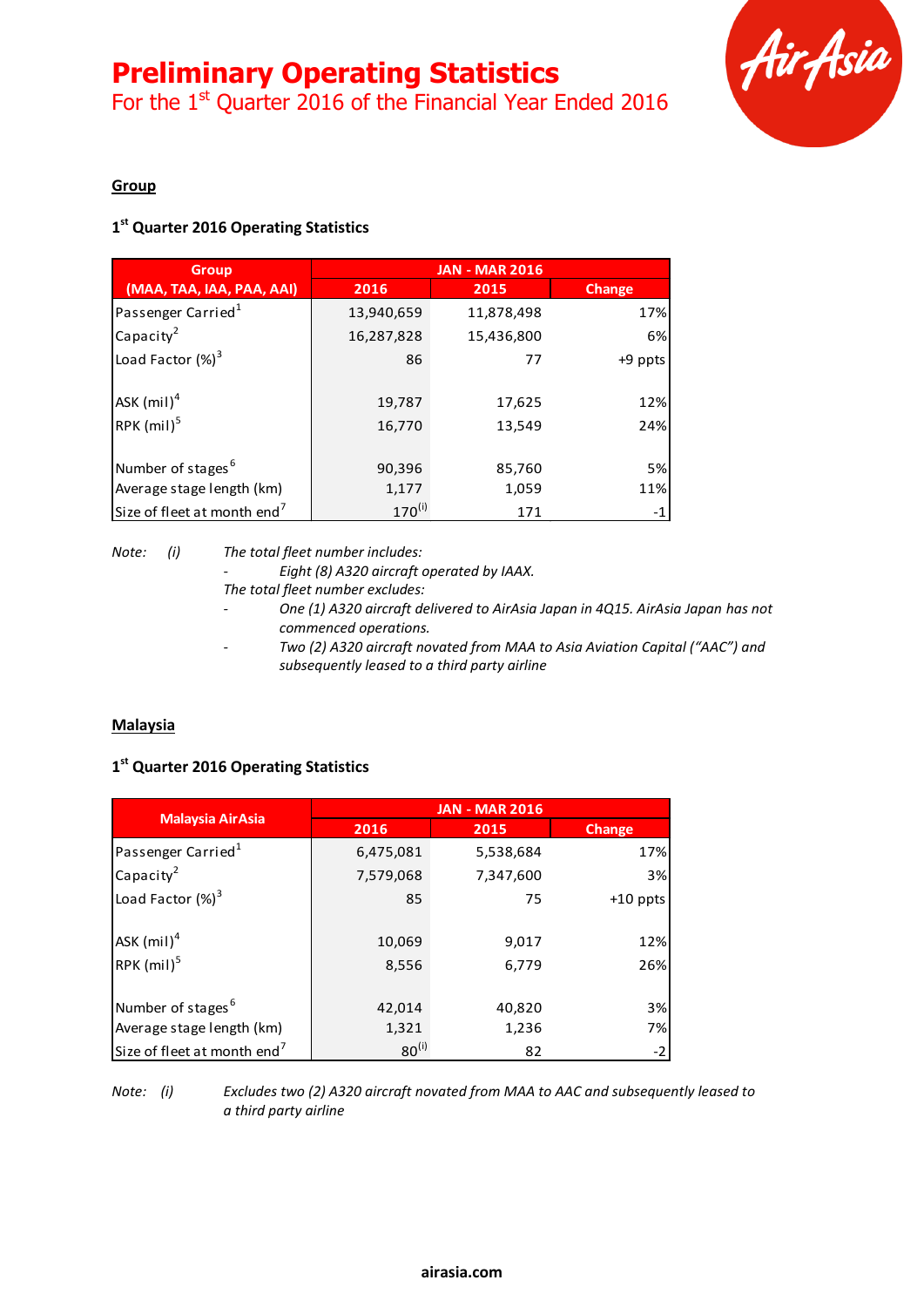For the  $1<sup>st</sup>$  Quarter 2016 of the Financial Year Ended 2016



## **Thailand**

## **1 st Quarter 2016 Operating Statistics**

|                                         | <b>JAN - MAR 2016</b> |           |         |  |
|-----------------------------------------|-----------------------|-----------|---------|--|
| <b>Thai AirAsia</b>                     | 2016                  | 2015      | Change  |  |
| Passenger Carried <sup>1</sup>          | 4,365,286             | 3,701,286 | 18%     |  |
| Capacity <sup>2</sup>                   | 4,965,480             | 4,476,960 | 11%     |  |
| Load Factor $(\%)^3$                    | 88                    | 83        | +5 ppts |  |
| ASK $(mil)^4$                           | 4,967                 | 4,436     | 12%     |  |
| RPK $(mil)^5$                           | 4,336                 | 3,694     | 17%     |  |
| Number of stages <sup>6</sup>           | 27,586                | 24,872    | 11%     |  |
| Average stage length (km)               | 999                   | 991       | 1%      |  |
| Size of fleet at month end <sup>7</sup> | 47                    | 42        | 5       |  |

## **Indonesia**

# **1 st Quarter 2016 Operating Statistics**

|                                         |                        |                        | <b>JAN - MAR 2016</b> |           |           |
|-----------------------------------------|------------------------|------------------------|-----------------------|-----------|-----------|
| <b>Indonesia AirAsia</b>                | 2016                   |                        |                       |           |           |
|                                         |                        | <b>Operated by 3rd</b> | <b>Total</b>          | 2015      | Change    |
|                                         | <b>Operated by IAA</b> | Party (i)              |                       |           |           |
| Passenger Carried <sup>1</sup>          | 1,173,282              | 420,622                | 1,593,904             | 1,557,721 | 2%        |
| Capacity <sup>2</sup>                   | 1,467,000              | 539,100                | 2,006,100             | 2,223,180 | $-10%$    |
| Load Factor $(\%)^3$                    | 80                     | 78                     | 79                    | 70        | $+9$ ppts |
| $ASK$ (mil) <sup>4</sup>                | 2,112                  | 709                    | 2,821                 | 2,869     | $-2%$     |
| $RPK$ (mil) <sup>5</sup>                | 1,667                  | 556                    | 2,224                 | 2,053     | 8%        |
| Number of stages <sup>6</sup>           | 8,150                  | 2,995                  | 11,145                | 12,351    | $-10%$    |
| Average stage length (km)               | 1,309                  | 1,184                  | 1,277                 | 1,216     | 5%        |
| Size of fleet at month end <sup>7</sup> | 15                     | 8 <sup>(ii)</sup>      | 23                    | 29        | -6        |

*Note: (i) Operated by IAAX on behalf of IAA*

*(ii) Includes three (3) A320 aircraft wet leased and five (5) A320 aircraft transferred from IAA*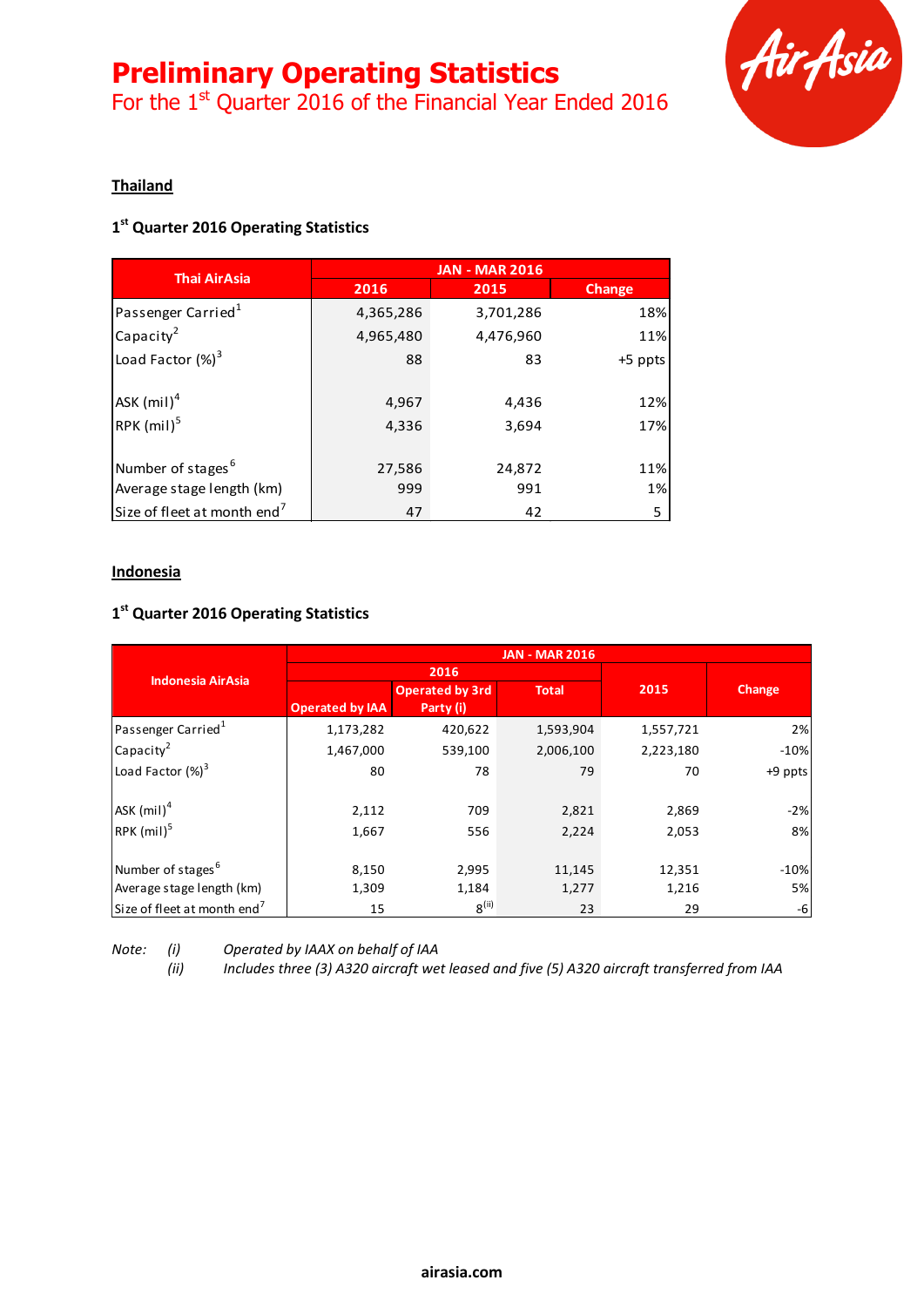

## **Philippines**

# **1 st Quarter 2016 Operating Statistics**

|                                         | <b>JAN - MAR 2016</b> |            |               |  |
|-----------------------------------------|-----------------------|------------|---------------|--|
| <b>Philippines AirAsia</b>              | 2016                  | 2015       | <b>Change</b> |  |
| Passenger Carried <sup>1</sup>          | 967,588               | 843,250    | 15%           |  |
| Capacity <sup>2</sup>                   | 1,107,900             | 1,088,820  | 2%            |  |
| Load Factor $(\%)^3$                    | 87                    | 77         | $+10$ ppts    |  |
| $ASK$ (mil) <sup>4</sup>                | 1,156                 | 1,034      | 12%           |  |
| RPK $(mil)^5$                           | 984                   | 809        | 22%           |  |
| Number of stages <sup>6</sup>           | 6,155                 | 6,049      | 2%            |  |
| Average stage length (km)               | 1,044                 | 950        | 10%           |  |
| Size of fleet at month end <sup>7</sup> | 14                    | $15^{(i)}$ | $-1$          |  |

#### *Note:* (i) 15 aircraft is excluding three (3) aircraft that were taken out of the system in 4Q14. *Total aircraft under PAA including these three aircraft is 18, which is included in the Group's 2014 total aircraft number.*

## **India**

## **1 st Quarter 2016 Operating Statistics**

| <b>AirAsia India</b>                    | <b>JAN - MAR 2016</b> |         |               |  |
|-----------------------------------------|-----------------------|---------|---------------|--|
|                                         | 2016                  | 2015    | <b>Change</b> |  |
| Passenger Carried <sup>1</sup>          | 538,800               | 237,557 | 127%          |  |
| Capacity <sup>2</sup>                   | 629,280               | 300,240 | 110%          |  |
| Load Factor $(\%)^3$                    | 86                    | 79      | +7 ppts       |  |
| ASK $(mil)^4$                           | 774                   | 270     | 187%          |  |
| RPK $(mil)^5$                           | 671                   | 214     | 214%          |  |
| Number of stages <sup>6</sup>           | 3,496                 | 1,668   | 110%          |  |
| Average stage length (km)               | 1,245                 | 900     | 38%           |  |
| Size of fleet at month end <sup>7</sup> | 6                     | 3       | 3             |  |

(1) Number of earned seats flown. Earned seats comprise seats sold to passengers (including no-shows)

 $\frac{1}{2}$  Number of seats flown

(3) Number of Passengers carried as a percentage of Capacity<br>(4) Available Seat Kilometres (ASK) moneyres an airline's na

Available Seat Kilometres (ASK) measures an airline's passenger capacity. Total seats flown multiplied by the number of kilometres flown

<sup>(5)</sup> Revenue Passenger Kilometres (RPK) is a measure of the volume of passengers carried by the airline. Number of passengers multiplied by the number of kilometres these passengers have flown

 $(6)$  Number of flights flown

(7) Number of aircraft including spares<br>(8) Group refers to Malaysia AirAsia's

Group refers to Malaysia AirAsia's, Thai AirAsia's, Indonesia AirAsia's, Philippines AirAsia's and AirAsia India's operations